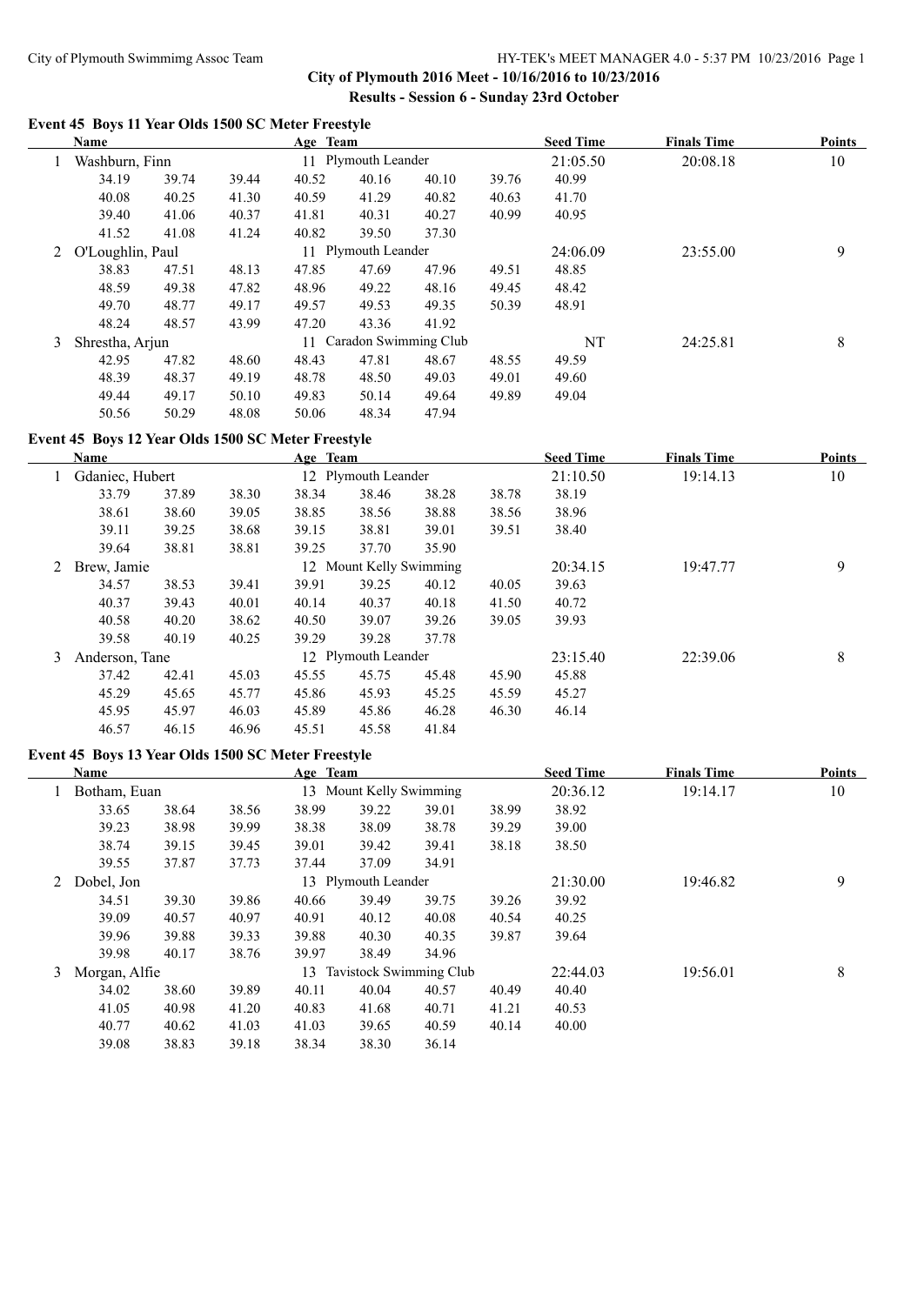**City of Plymouth 2016 Meet - 10/16/2016 to 10/23/2016 Results - Session 6 - Sunday 23rd October**

#### **(Event 45 Boys 13 Year Olds 1500 SC Meter Freestyle)**

|                      | Name                   |       |       | Age Team            |                     |       | <b>Seed Time</b> | <b>Finals Time</b> | <b>Points</b> |   |
|----------------------|------------------------|-------|-------|---------------------|---------------------|-------|------------------|--------------------|---------------|---|
| 4                    | Stewart, Sam           |       |       | 13 Plymouth Leander |                     |       |                  | 21:36.24           | 20:45.35      | 7 |
|                      | 34.23                  | 38.57 | 39.73 | 40.40               | 40.04               | 40.55 | 40.85            | 40.72              |               |   |
|                      | 40.67                  | 41.90 | 42.07 | 41.88               | 42.19               | 42.27 | 42.19            | 41.78              |               |   |
|                      | 42.33                  | 42.52 | 42.99 | 43.32               | 43.02               | 42.57 | 42.65            | 44.38              |               |   |
|                      | 43.87                  | 42.18 | 42.56 | 42.15               | 41.28               | 39.49 |                  |                    |               |   |
| $\sim$ $\sim$ $\sim$ | Smart, Oliver          |       |       |                     | 13 Plymouth Leander |       |                  | 18:35.90           | X18:41.50     |   |
|                      | 32.64                  | 36.24 | 36.92 | 37.49               | 36.70               | 37.15 | 37.17            | 37.39              |               |   |
|                      | 37.25                  | 37.41 | 37.33 | 37.58               | 37.68               | 37.47 | 37.76            | 37.91              |               |   |
|                      | 37.63                  | 37.53 | 37.78 | 37.84               | 38.16               | 38.11 | 38.15            | 37.98              |               |   |
|                      | 38.15                  | 38.18 | 38.18 | 37.71               | 37.88               | 36.13 |                  |                    |               |   |
|                      | Darlington-Eyre, Rimae |       |       |                     | 13 Plymouth Leander |       |                  | 19:12.44           | X19:08.60     |   |
|                      | 33.03                  | 36.57 | 37.44 | 38.02               | 38.63               | 38.80 | 38.98            | 39.38              |               |   |
|                      | 39.08                  | 38.87 | 39.14 | 38.33               | 38.32               | 38.42 | 38.25            | 38.50              |               |   |
|                      | 38.25                  | 38.44 | 39.00 | 38.90               | 38.27               | 38.85 | 38.90            | 38.69              |               |   |
|                      | 38.74                  | 39.03 | 38.75 | 38.97               | 39.15               | 34.90 |                  |                    |               |   |

#### **Event 45 Boys 15 Year Olds 1500 SC Meter Freestyle**

| Name           |       |       | Age Team    |       |       |       | <b>Seed Time</b> | <b>Finals Time</b> | <b>Points</b> |
|----------------|-------|-------|-------------|-------|-------|-------|------------------|--------------------|---------------|
| Green, William |       |       | 15 Dinnaton |       |       |       | 18:42.36         | 19:11.28           | 10            |
| 32.06          | 36.76 | 37.45 | 37.64       | 37.67 | 38.01 | 38.90 | 38.76            |                    |               |
| 38.92          | 39.39 | 39.37 | 38.72       | 39.16 | 39.39 | 39.58 | 39.97            |                    |               |
| 39.10          | 39.40 | 39.67 | 38.90       | 39.31 | 38.96 | 39.16 | 38.53            |                    |               |
| 38.66          | 39.31 | 38.40 | 38.54       | 37.69 | 33.90 |       |                  |                    |               |

### **Event 46 Girls 11 Year Olds 800 SC Meter Freestyle**

|   | Name                                  |       |       | Age Team |                       |       |          | <b>Seed Time</b> | <b>Finals Time</b> | <b>Points</b> |
|---|---------------------------------------|-------|-------|----------|-----------------------|-------|----------|------------------|--------------------|---------------|
|   | Bryant, Izzy                          |       |       |          | 11 Plymouth Leander   |       |          | 11:49.00         | 11:10.85           | 10            |
|   | 35.42                                 | 41.51 | 43.04 | 43.38    | 44.21                 | 43.31 | 42.94    | 43.16            |                    |               |
|   | 42.80                                 | 43.29 | 42.41 | 42.94    | 42.33                 | 42.50 | 39.84    | 37.77            |                    |               |
| 2 | Baird, Bella                          |       |       |          | 11 Plymouth Leander   |       |          | NT               | 11:13.82           | 9             |
|   | 39.23                                 | 42.25 | 43.37 | 43.35    | 43.67                 | 41.88 | 43.12    | 42.60            |                    |               |
|   | 44.01                                 | 42.82 | 41.68 | 42.11    | 41.77                 | 39.59 | 42.30    | 40.07            |                    |               |
| 3 | Wright, Libby                         |       |       |          | 11 Plymouth Leander   |       |          | 11:18.60         | 11:25.39           | 8             |
|   | 37.89                                 | 42.91 | 43.45 | 42.82    | 43.70                 | 43.84 | 43.87    | 43.48            |                    |               |
|   | 43.36                                 | 43.81 | 43.96 | 43.54    | 43.50                 | 42.78 | 42.54    | 39.94            |                    |               |
| 4 | 11 Plymouth Leander<br>Cragg, Eva     |       |       |          |                       |       |          | 11:13.00         | 11:30.73           | 7             |
|   | 37.82                                 | 43.71 | 43.32 | 42.93    | 43.58                 | 43.88 | 43.81    | 43.38            |                    |               |
|   | 43.92                                 | 43.99 | 43.60 | 43.58    | 43.92                 | 43.89 | 43.23    | 42.17            |                    |               |
| 5 | Hutchinson, Niamh                     |       |       |          | 11 Plymouth Leander   |       |          | 12:05.70         | 11:37.73           | 6             |
|   | 38.55                                 | 43.34 | 44.19 | 44.65    | 44.65                 | 45.77 | 43.91    | 44.16            |                    |               |
|   | 45.03                                 | 45.05 | 43.81 | 44.40    | 43.53                 | 43.31 | 42.40    | 40.98            |                    |               |
| 6 | 11 Plymouth Leander<br>Hall, Angelean |       |       |          |                       |       | 12:41.00 | 11:59.53         | 5                  |               |
|   | 42.00                                 | 44.00 | 46.30 | 44.93    | 46.59                 | 46.71 | 46.08    | 46.23            |                    |               |
|   | 46.03                                 | 45.35 | 45.30 | 45.30    | 45.12                 | 44.84 | 44.04    | 40.71            |                    |               |
|   | Williams, Annabelle                   |       |       |          | 11 Plymouth Leander   |       |          | NT               | 12:30.33           | 4             |
|   | 40.97                                 | 45.02 | 46.38 | 47.46    | 48.08                 | 49.37 | 49.38    | 49.47            |                    |               |
|   | 52.00                                 | 50.20 | 48.55 | 47.42    | 47.23                 | 45.38 | 43.99    | 39.43            |                    |               |
| 8 | Mitchell, Alice                       |       |       |          | 11 Plymouth Leander   |       |          | 15:22.10         | 12:35.94           | 3             |
|   | 42.10                                 | 48.54 | 51.32 | 49.32    | 48.80                 | 49.28 | 47.18    | 47.92            |                    |               |
|   | 48.68                                 | 47.49 | 46.62 | 47.05    | 46.33                 | 45.74 | 46.61    | 42.96            |                    |               |
| 9 | English, Georgia                      |       |       |          | 11 Devonport Royal SA |       |          | 13:50.00         | 13:34.55           | 2             |
|   | 45.07                                 | 50.18 | 51.87 | 51.63    | 51.70                 | 52.55 | 51.73    | 52.78            |                    |               |
|   | 52.88                                 | 53.21 | 53.24 | 52.06    | 50.91                 | 50.55 | 50.38    | 43.81            |                    |               |